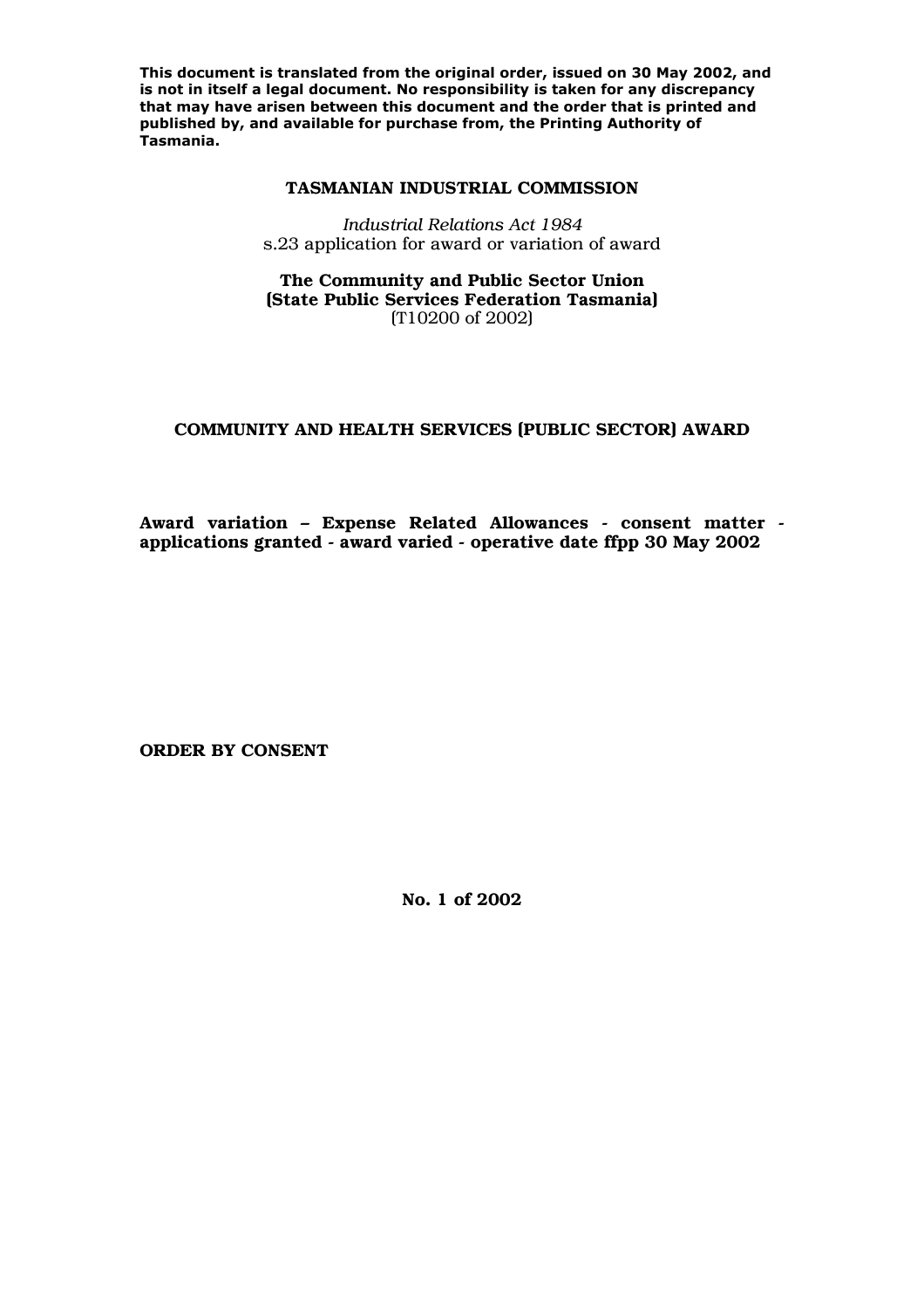THE **COMMUNITY AND HEALTH SERVICES (PUBLIC SECTOR) AWARD** IS VARIED IN THE FOLLOWING MANNER:

By deleting Clause 11 – Allowances and inserting in lieu thereof the following:

## "**11. ALLOWANCES**

(a) Annual Leave Allowance

During a period of annual leave an employee shall be paid an allowance by way of additional salary, calculated at the rate of salary prescribed for the relevant classification in Clause 8 - Salaries of this award, as follows:

(i) Day Worker

A day worker (excluding employees who receive the 20 per cent loading in lieu of annual leave, sick leave and holidays with pay) who proceeds on annual leave for a period of 10 or more days shall be paid an allowance calculated at the rate of 17.5 per cent of the employee's normal salary, including any higher and more responsible duties allowance or all-purpose payments payable to the employee concerned.

(ii) Shiftworker

An employee who, but for the period of annual leave, would have worked shiftwork, shall receive an allowance calculated at the rate of 17.5 per cent of the employee's normal salary including any higher duties allowance.

 **PROVIDED** that an employee who would have received shift payments as prescribed by Clause 33 - Shift Work of this award had the employee not been on annual leave during the relevant period, and where such shift payments would have entitled to the employee a greater monetary amount than an allowance of 17.5 per cent of the employee's normal salary, the employees annual leave allowance shall be calculated as an amount equivalent to the shift payment the employee would have received in accordance with his/her projected shift roster.

 **PROVIDED FURTHER** that such allowance shall:

- (1) be calculated on the basis of a maximum period in any one leave year as follows:
	- (A) in the case of a shiftworker a period of five weeks' annual leave; and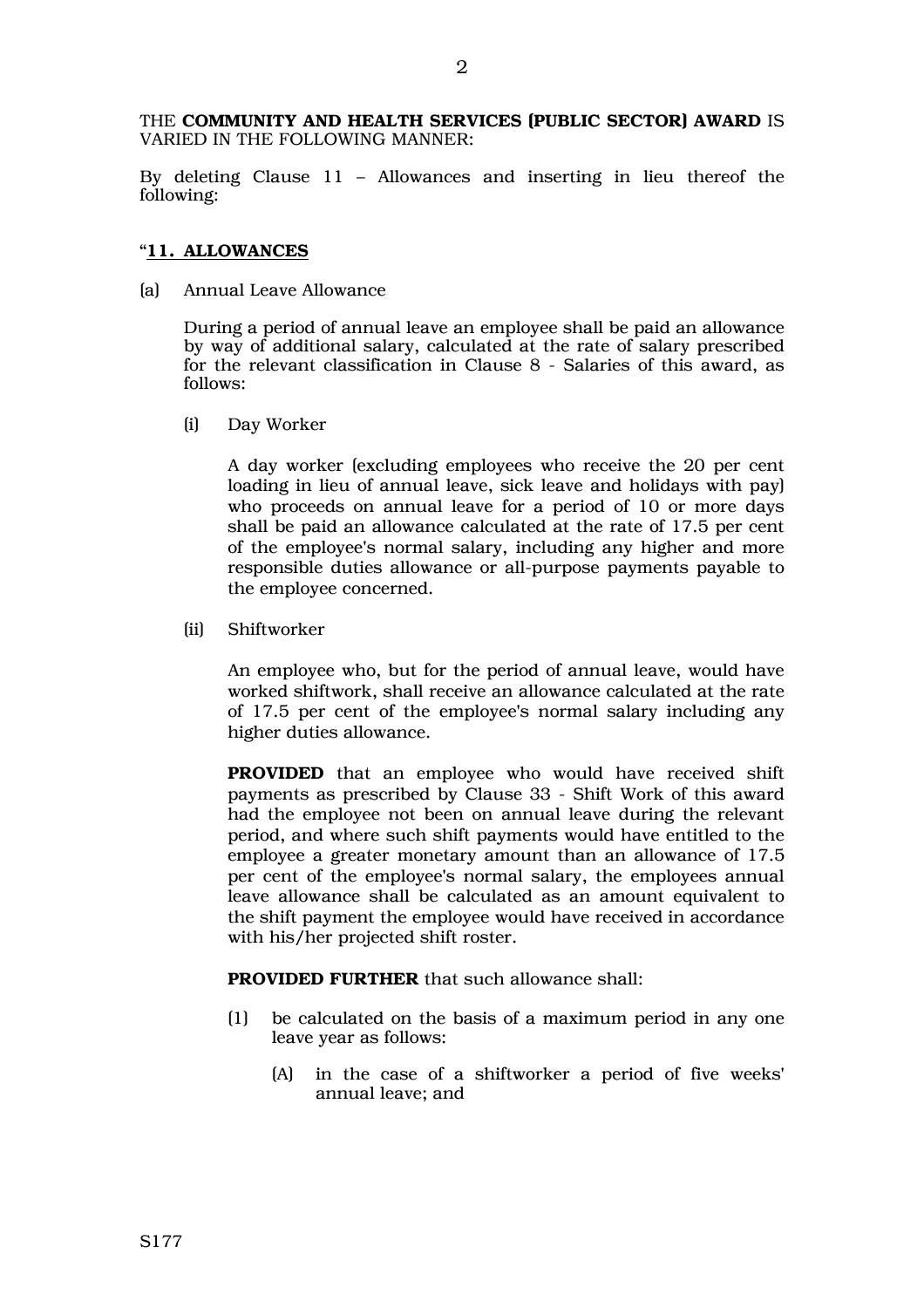(B) in all other cases a period of four weeks' annual leave.

Where, in the case of a shiftworker, more than five weeks' annual leave accrues per annum the excess above five weeks shall be paid only as per projected shift roster;

- (2) in no case where the allowance is calculated on the basis of 17.5 per cent of normal salary, shall it exceed the allowance which would be payable in respect of the classification of Administrative and Clerical Employee, Level 7, first year of service of this award, on and from the employees anniversary date, in respect of all annual leave accrued during the previous 12 months;
- (3) not apply to proportionate annual leave accrued by an employee in the leave year of the year of termination of service where such employee voluntarily resigns or whose services are terminated for disciplinary or other good reason;
- (4) be calculated in the case of:
	- (A) a non-shiftworker, at the salary rate applicable to the employee concerned, on the day of annual leave accrual in the year in which the annual leave is credited; and
	- (B) a shiftworker, where the allowance is calculated as to projected shift roster, at the salary rate applicable to the employee concerned as at the date of commencement of annual leave; or
	- (C) a shiftworker, where the allowance is calculated at 17.5 per cent of the employee's normal salary, at the salary rate applicable to the employee concerned on the day of annual leave accrual in the year in which the annual leave is credited;
- (5) not be cumulative. Any balance of such allowance due to an employee at the expiration of a period of one year following the date upon which the annual leave was credited shall be paid to such employee as soon as is practicable after the date of the expiration of such period.
- (b) District Allowance
	- (i) The purpose of this general allowance is to compensate for excess costs necessarily incurred by an employee living in an isolated area and without limiting the foregoing includes partial reimbursement for STD, freight, fuel and depreciation costs.
	- (ii) Where a person is stationed permanently in one or the other of the following districts the employee may, on the determination of the employer, be paid an allowance in accordance with the following rates: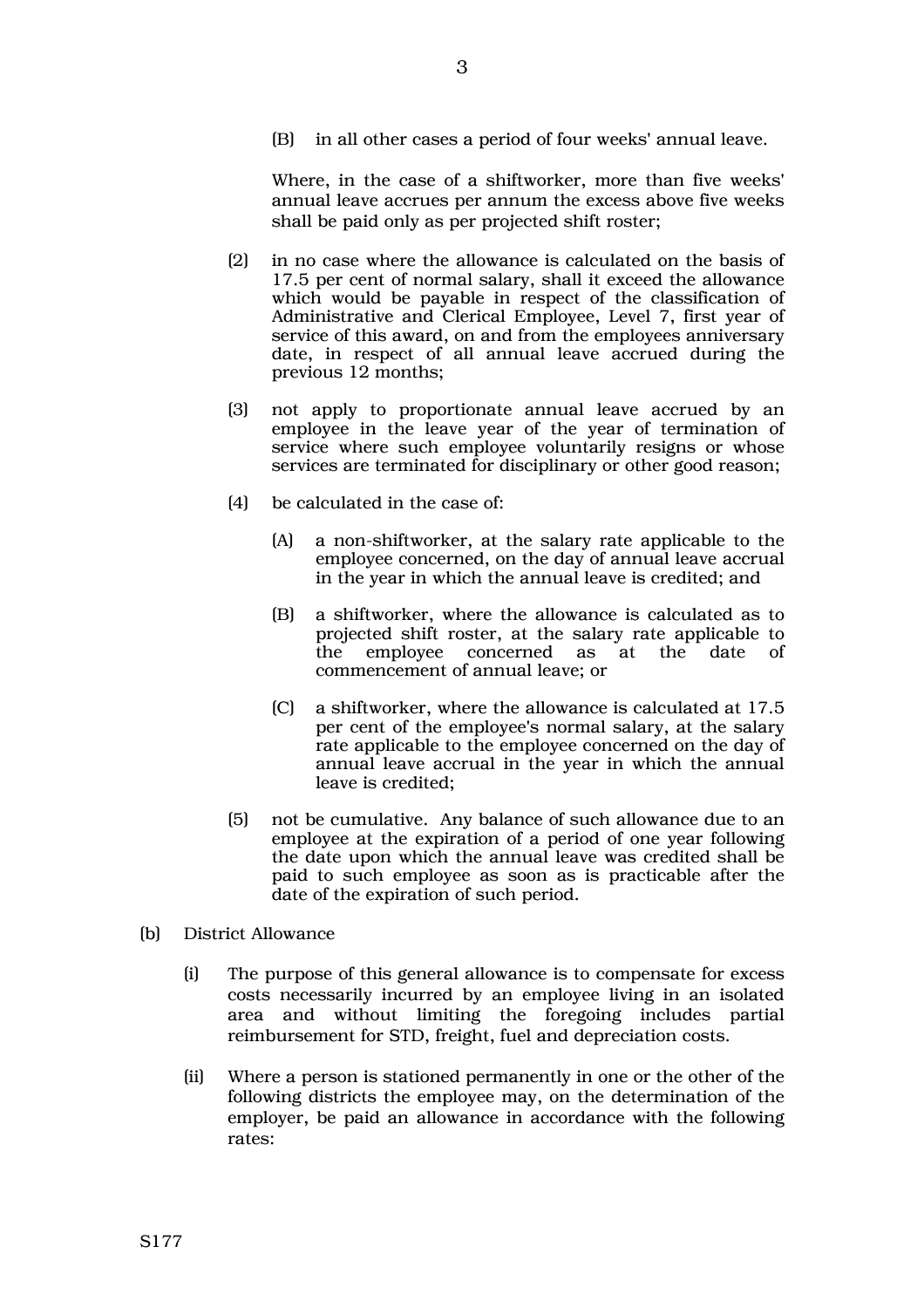| (1) | Category R - Remote locations approved as such by the<br>Tasmanian Industrial Commission including Bass Strait<br>Islands, Maria Island and Bruny Island: |                                                               |          |
|-----|-----------------------------------------------------------------------------------------------------------------------------------------------------------|---------------------------------------------------------------|----------|
|     |                                                                                                                                                           |                                                               | Rate per |
|     |                                                                                                                                                           |                                                               | Annum    |
|     |                                                                                                                                                           |                                                               | \$       |
|     | (A)                                                                                                                                                       | Person with dependant relatives residing<br>with the employee | 2833.00  |
|     | (B)                                                                                                                                                       | Other (no dependants)                                         | 1416.00  |
| (2) | Category $B$ – Location under the Commonwealth Taxation<br>Zone B prescription:                                                                           |                                                               |          |
|     |                                                                                                                                                           |                                                               | Rate per |
|     |                                                                                                                                                           |                                                               | Annum    |
|     |                                                                                                                                                           |                                                               | \$       |
|     | (A)                                                                                                                                                       | Person with dependant relatives residing<br>with the employee | 1416.00  |
|     | (B)                                                                                                                                                       | Other (no dependants)                                         | 708.00   |
| (3) | Category S - Special locations as may be approved by the<br><b>Tasmanian Industrial Commission</b>                                                        |                                                               |          |
|     |                                                                                                                                                           |                                                               | Rate per |
|     |                                                                                                                                                           |                                                               | Annum    |
|     |                                                                                                                                                           |                                                               | \$       |
|     | [A]                                                                                                                                                       | Person with dependant relatives residing<br>with the employee | 708.00   |
|     | (B)                                                                                                                                                       | Other (no dependants)                                         | 354.00   |

 **PROVIDED** that an employee with dependants residing with the employee shall be regarded as an employee without dependants if the employee's spouse, of entitlement arising from employment, is in receipt of a district allowance.

- (c) First Aid Allowance
	- (i) An employee nominated by the employer to perform first aid duties and who is the current holder of a St John Ambulance First Aid Certificate, or an equivalent certificate, shall be paid an allowance of \$400 per annum
	- (ii) Where the employer requires an employee to obtain a first aid qualification, the employer shall pay all associated costs, and where necessary, shall provide paid time off for the purpose of undertaking first aid training leading to an appropriate first aid qualification such as a certificate from St John Ambulance.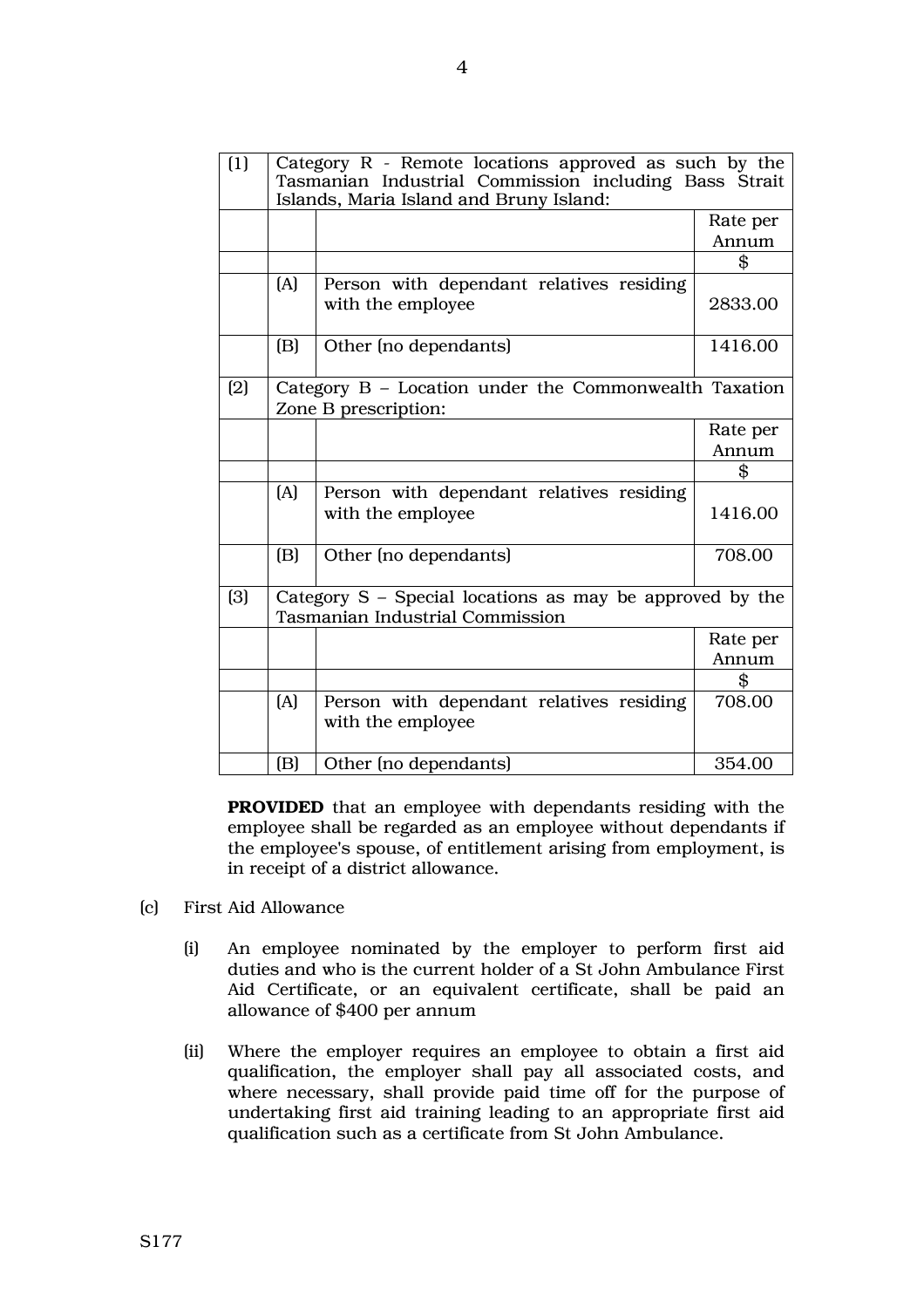- (iii) An employee nominated to perform first aid duties shall be allowed to undertake refresher courses as in paragraph (ii) of this subclause providing the employer still requires the employee to perform such duties.
- (d) Higher Duties, More Responsible Duties and Mixed Functions Allowances.
	- (i) Higher Duties Allowance
		- (1) Where an employee is directed by the employer to temporarily perform the duties of an employee with a higher classification for a period of five days or more, that employee shall be paid an allowance equal to the difference between the employee's own salary and the minimum salary of the higher position.
		- (2) Where an employee is directed by the employer to perform temporarily a part of the duties of an employee with a higher classification for a period of five days or more, that employee will receive an allowance established by reference to the proportion that the duties assumed bear to the whole of the duties of the higher position and the difference between the employee's substantive salary and the minimum salary of the higher position.
		- (3) Where an employee is promoted to a higher position in which that employee has previously been performing the duties in a temporary capacity, that employee will receive the increment to which the employee would normally have been entitled had the employee been promoted to the position at the commencement of the period of acting duty.
		- (4) Where an employee continues to perform the higher duties as provided for in subparagraph (i)(1) hereof for a period of more than 12 months an increment if provided for in the higher classified position shall be paid.
		- (5) Where an employee receiving an allowance under subparagraphs (1) or (2) of this paragraph, proceeds on approved paid leave, the employee will continue to receive that allowance provided that the duties continue after the period of such leave.

**PROVIDED** that no employee shall be entitled to receive any increase in salary by virtue of subparagraph (i)(4) hereof unless, in the opinion of the employer, the employee's conduct, diligence and efficiency during the 12 months immediately prior to the date from which such increase would be payable shall have been satisfactory.

(5) For the purposes of subparagraph (i)(4) reference to employee does not include temporary employee or casual employee.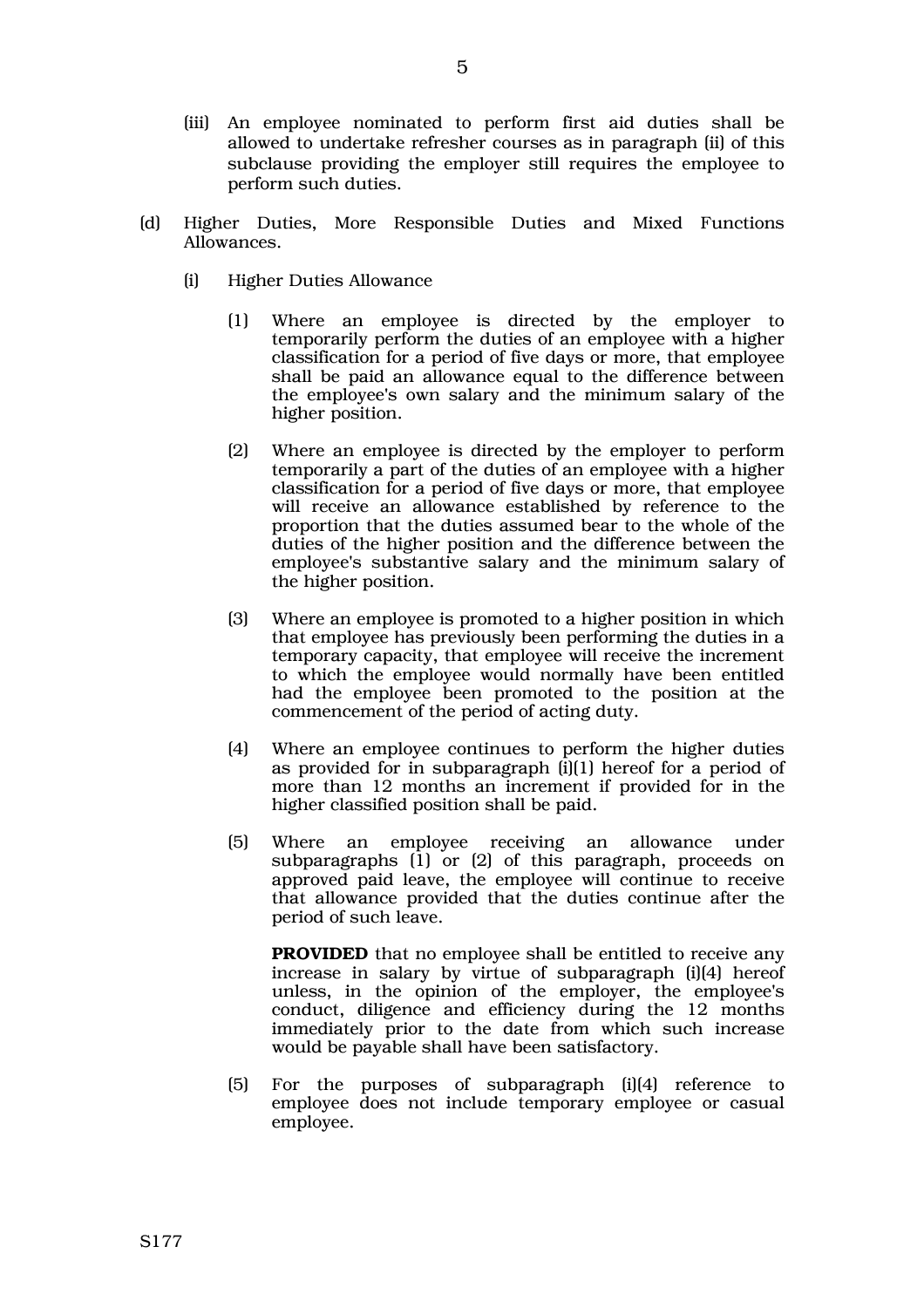- (ii) More Responsible Duties Allowance
	- (1) Where, for a period of five days or more an employee is required to perform more responsible duties which are not capable of being paid for in subparagraphs (i)(1) and (i)(2) of this subclause, the employer shall authorise a more responsible duties allowance.

The allowance shall be established by reference to the value of the more responsible duties involved.

- (2) Where an employee receiving an allowance under subparagraphs  $(1)$  or  $(2)$  of this paragraph, proceeds on approved paid leave*,* the employee will continue to receive that allowance provided that the duties continue after the period of such leave.
- (3) Payment for overtime shall be at the classification rate inclusive of the allowance provided in paragraphs (i) or (ii) of this subclause.
- (2) For the purposes of subparagraphs (1), (2) and (3) of this paragraph reference to employee does not include temporary employee or casual employee.
- (iii) Mixed Functions

Notwithstanding paragraphs (i) or (ii) of this subclause, an operational employee engaged continuously for two hours or more on duties carrying a higher rate than that employee's ordinary classification, shall be paid the higher rate for such day or shift. If for less than two hours the employee shall be paid the higher rate for the time worked.

**PROVIDED** that where an employee is required to work to relieve a person occupying a supervisory position where that person is absent on his/her nominated day off or a day in lieu thereof, this allowance shall not apply.

- (e) Kilometreage
	- (i) Required User Category

Where an employee is required in writing by the employer to have available on a regular basis a private motor vehicle which the employee will be required to use for official purposes, and the employee agrees in writing to do so an allowance shall be paid for such use in accordance with the following rates: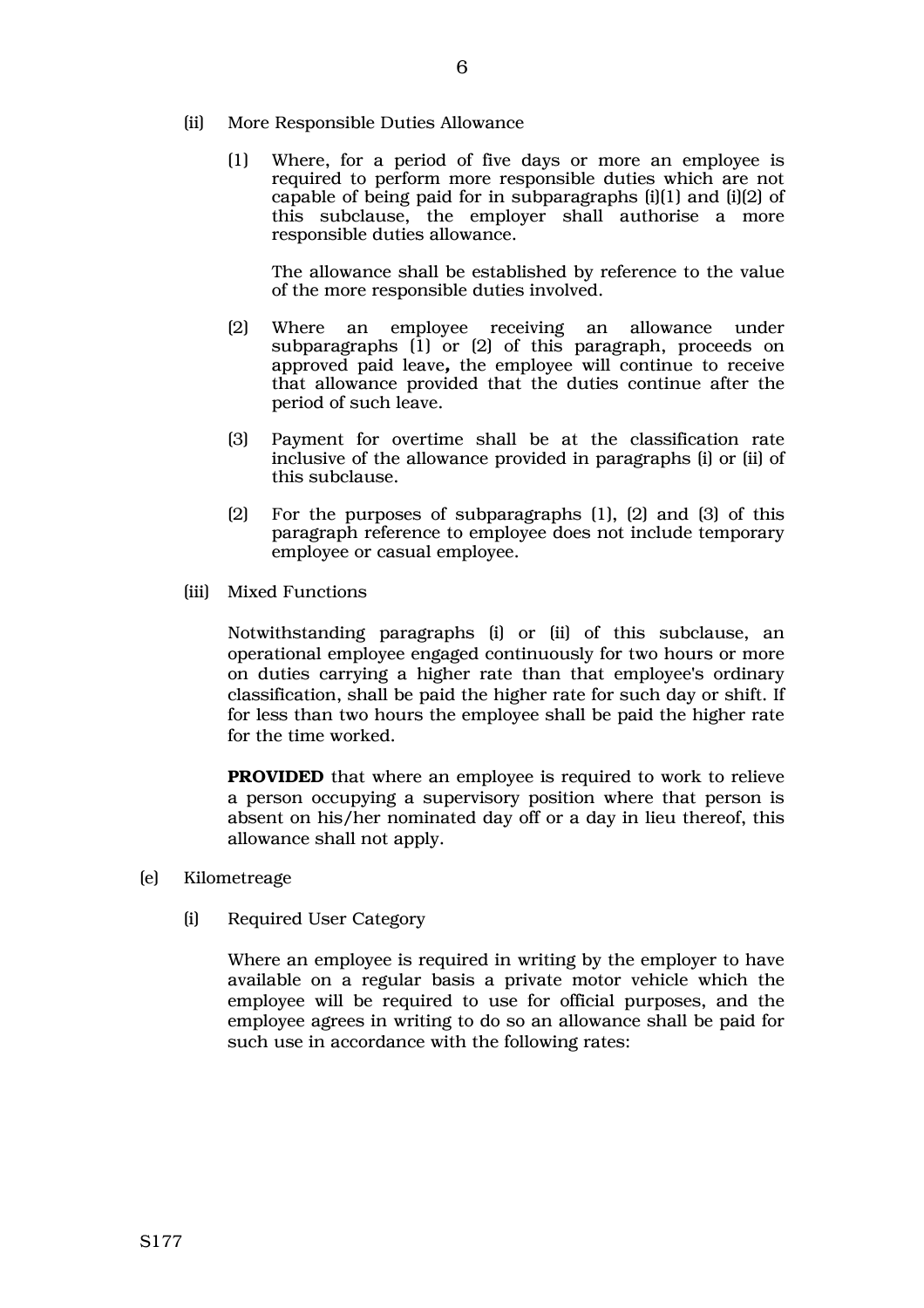| Kilometreage<br>Annual  | Cents per Kilometre |                    |
|-------------------------|---------------------|--------------------|
| Travelled on Duty in a  |                     |                    |
| Financial year          |                     |                    |
|                         | Rate 1              | Rate $2 -$         |
|                         | 2 litres and above  | Less than 2 Litres |
| First 10,000 kilometres |                     |                    |
| (86%)                   | 60.35 (100%)        | 51.90              |
| Any additional          |                     |                    |
| kilometres (46%)        | 31.99 (53%)         | 27.76              |

 **PROVIDED** that where the employer wishes to withdraw the requirement to provide a private motor vehicle then, except where special circumstances exist, at least one year's notice in writing shall be given, and the notice period shall specified to end on 30 June.

(ii) Occasional User Category

Where an employee is not required to provide a private motor vehicle for official use as prescribed in subclause (e) - Kilometreage, paragraph (i) - Required User Category but otherwise receives approval from the employer to use a private motor vehicle for official purposes on a occasional basis, an allowance shall be paid in accordance with the following rates:

| Kilometreage<br>Annual  | Cents per Kilometre |                    |
|-------------------------|---------------------|--------------------|
| Travelled on Duty in a  |                     |                    |
| Financial year          |                     |                    |
|                         | Rate 3              | Rate $4-$          |
|                         | 2 litres and above  | Less than 2 Litres |
| First 10,000 kilometres |                     |                    |
| [86%]                   | 40.24 (100%)        | 34.61              |
| Any additional          |                     |                    |
| kilometres (46%)        | 21.33 (53%)         | 18.51              |

 (iii) For the purpose of subclause (e) - Kilometreage, paragraphs (i) - Required User Category and (ii) - Occasional User Category, the rates specified therein shall apply as follows:

RATES 1 and 3 Apply to motor vehicles generally recognised as having an engine capacity of 2:0 litres or more and include rotary engines.

RATES 2 and 4 Apply to motor vehicles generally recognised as having an engine capacity of less than 2:0 litres.

(iv) The rates specified in subclause (e) - Kilometreage, paragraph (i) - Required User Category and (ii) - Occasional User Category, shall not be varied as a consequence of National Wage Case decisions. The rates shall be varied upon application subsequent to 30 March and 30 September of each year after the Hobart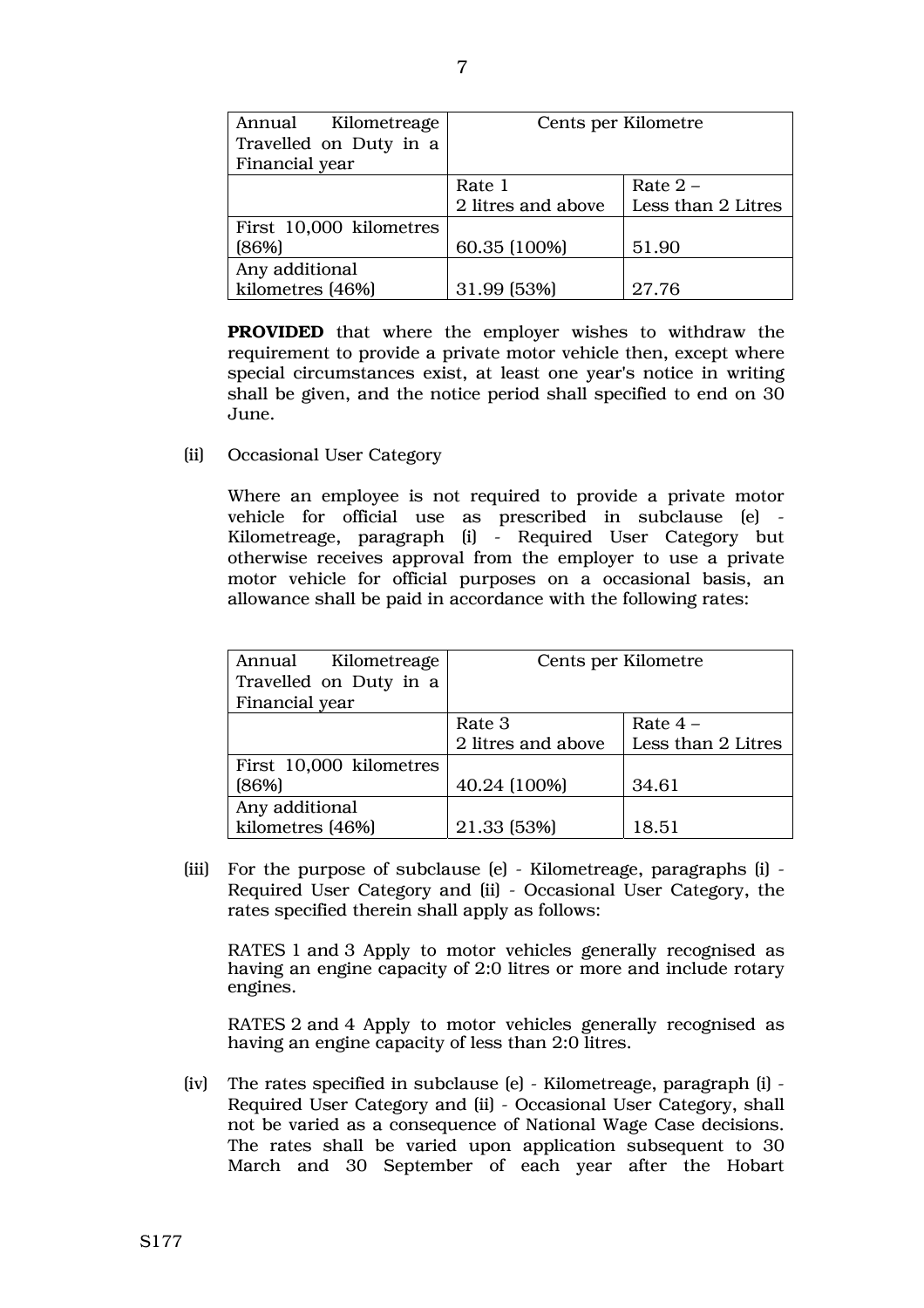Transportation, Private Motoring subgroup, Consumer Price Index Numbers for the quarters ending 30 March and 30 September respectively, become available. The Rate 1 and Rate 3 variations for the first 10,000 kilometres travelled shall be calculated in accordance with the formula specified in decision T.33 of 1985 dated 13 June 1985.

Variations to the other rates specified in the tables in subclause (e) - Kilometreage, paragraphs (i) - Required User Category and (ii) - Occasional User Category, shall be calculated by applying the percentage shown in brackets to the relevant first 10,000 kilometres rate (as varied) shown as 100 per cent.

- (v) An employee shall not receive an allowance for kilometres travelled in excess of 16,000 kilometres in any one financial year unless authorised by the employer concerned on the recommendation of the Head of Agency, to travel a greater distance in that year.
- (vi) In addition the following allowances shall be paid to employees:
	- (1) Where stationed in Category R as provided in subclause (b) District Allowances, paragraph (ii), subparagraph (1) of this clause, \$24.70 per month plus \$9.90 per 1,600 kms travelled on duty.
	- (2) Where stationed in Category B as provided in subclause (b) District Allowance, paragraph (ii), subparagraph (2) of this clause, \$16.40 per month plus \$9.90 per 1,600 kms travelled on duty.
	- (3) Where authorised to use a utility, four-wheel drive motor vehicle or any other special type of motor vehicle approved by the employer concerned - \$9.90 per month.
	- (4) Where authorised to use a trailer attached to the motor vehicle 2.97 cents for each kilometre travelled on duty with the trailer attached.
	- (5) Where authorised to use a motor vehicle on work involving the regular carrying of heavy equipment - \$9.90 per month.
	- (6) Where authorised to use a motor cycle 9.67 cents for each kilometre travelled on duty.
- (vii) Where an employee is required to provide a private motor vehicle in accordance with paragraph (i) - Required User Category of this clause and the distance travelled on duty in any financial year does not exceed 4,000 kilometres, the employee shall be paid an allowance calculated by multiplying the appropriate rate per kilometre by the difference between the actual number of kilometres travelled on duty during that year and 4,000 kilometres.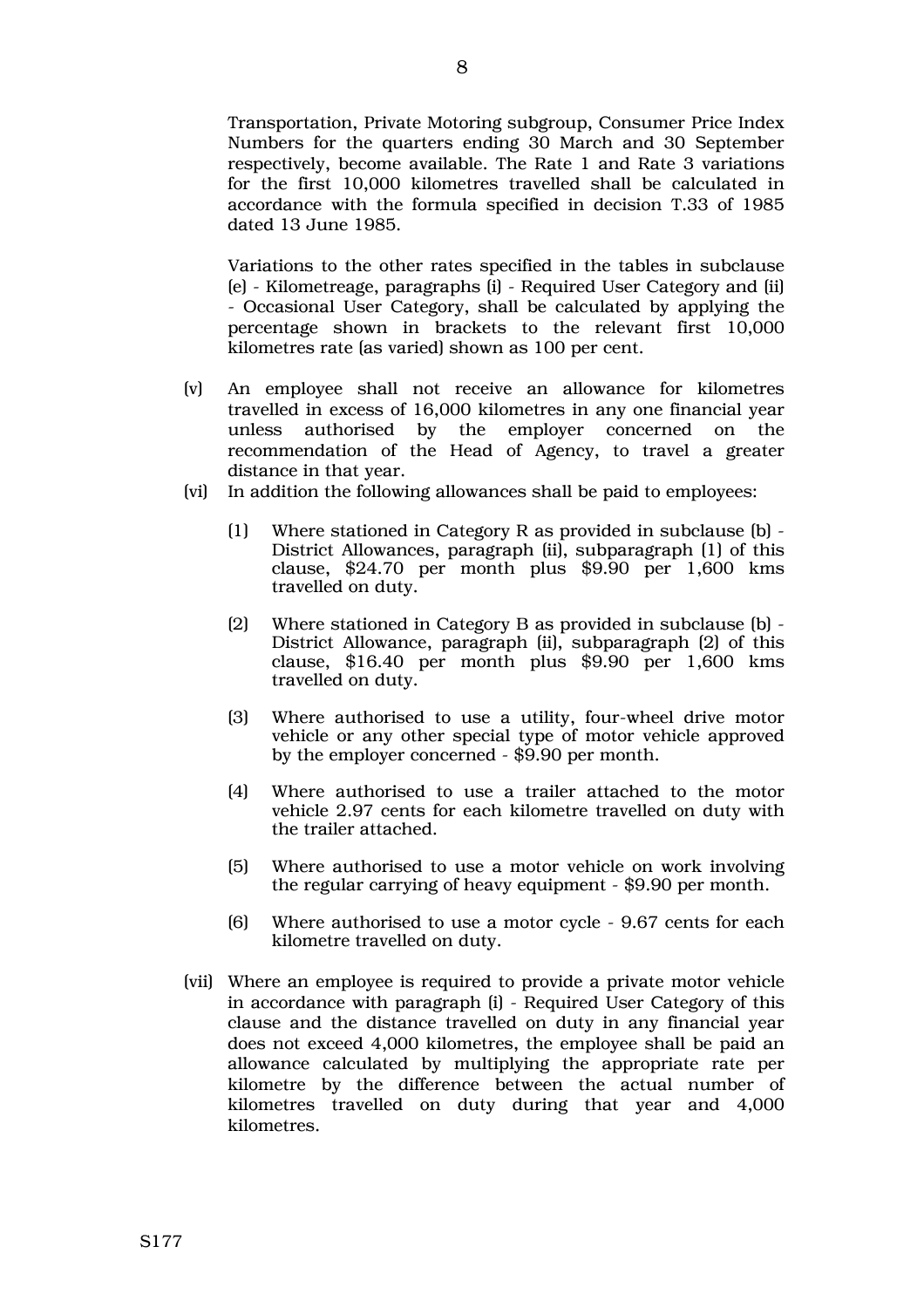- (viii) Where a part-time employee is eligible for any payment under subclause (e) - Kilometreage, paragraph (vii) of this clause, such allowance shall be calculated on the proportion of the total hours worked in that year by the part-time employee to the annual standard hours for a full-time employee of the same classification.
- (ix) Unless otherwise directed by the employer, kilometreage on duty shall be the distance travelled from an employee's place of employment to his or her destination and return to his or her place of employment.
- (x) A kilometreage allowance in excess of or at variance with the rates set forth in paragraphs (i) - Required User Category and (ii) - Occasional User Category of this subclause may be paid if, on the determination of the employer concerned, special circumstances exist which justify such excess or variation.
- (f) Meal Allowance
	- (i) Where an employee is required to commence duty at their headquarters not less than one and a half hours before, or to remain on duty for not less than one and a half hours after, the normal hours of duty, and that requirement necessitates the employee obtaining a meal away from home, that employee shall, subject to this paragraph, be paid a meal allowance at the following rate:

| Meal                     | Rate of Allowance |
|--------------------------|-------------------|
|                          |                   |
| Breakfast                | 8.35              |
| Lunch (or midday meal)   | 9.20              |
| Dinner (or evening meal) | 16.25             |

**PROVIDED** that where an employee who is required to work overtime on a Saturday, Sunday or holiday with pay, has been given prior notice the previous day or earlier, the employee shall not be entitled to the meal allowance BUT where such prior notice has not been given the employee shall attract such payment.

(ii) Where the duties of an employee require the employee to travel from that employee's headquarters and the employee is more than 60 kilometres at the normal meal break, that employee shall, subject to this paragraph, be paid: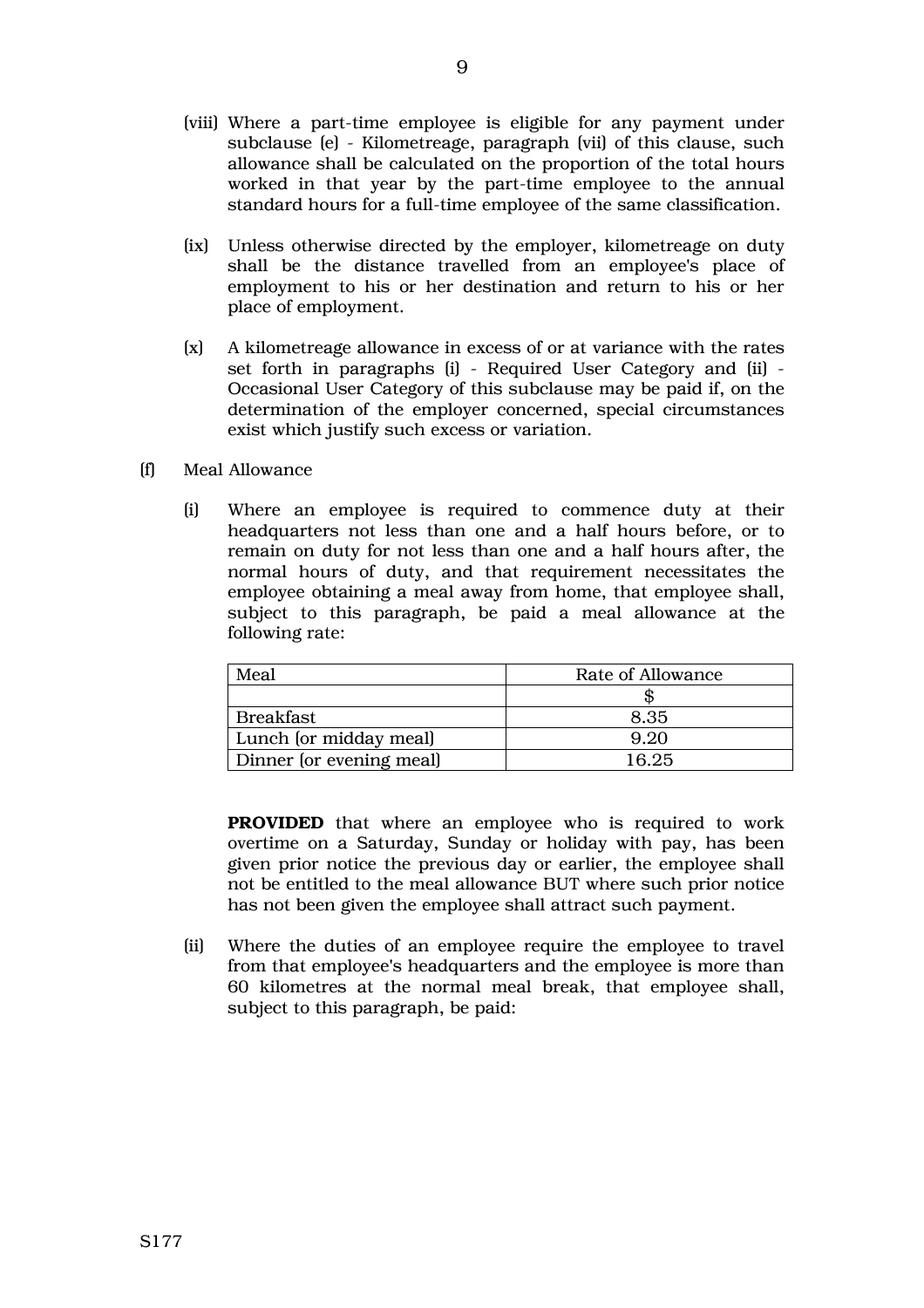(1) in the case of a meal purchased by the employee at any hotel, boarding house, or public eating house, a meal allowance at the following rate:

| Meal                     | Rate of Allowance |
|--------------------------|-------------------|
|                          |                   |
| <b>Breakfast</b>         | 8.35              |
| Lunch (or midday meal)   | 9.20              |
| Dinner (or evening meal) | 16.25             |

- (2) in the case of a meal provided by the employee, a meal allowance of \$2.80 for each meal so provided.
- (g) Training Courses and Conferences Allowance

An employee who is required or is authorised to attend either a training course, conference or other similar function where full accommodation (including meals) is provided at no extra cost to such employee, he/she shall be paid an allowance for incidental expenses for each day of such attendance at the rate of:

|      |                    | Rate per Day |
|------|--------------------|--------------|
|      |                    |              |
|      | Within this State  |              |
| (ii) | Outside this state | 20.80        |

- (h) Travelling Allowance
	- (i) Employees travelling on duty who are required to remain away from their normal place of residence overnight shall be paid an allowance calculated in accordance with the following components:

| Component                                                                                         | Within<br>Tasmania<br>\$ | Outside<br>Tasmania<br>\$ | Sydney<br>\$ |
|---------------------------------------------------------------------------------------------------|--------------------------|---------------------------|--------------|
| Overnight absence from normal<br>place of residence                                               | 82.35                    | 115.20                    | 134.50       |
| Breakfast (preceding or following an<br>overnight absence) applicable hours<br>7.00am - 8.30am    | 13.45                    | 13.45                     | 13.45        |
| Lunch (preceding or following an<br>overnight absence) applicable hours<br>$12.30pm - 2.00pm$     | 12.00                    | 12.00                     | 12.00        |
| Dinner (preceding or following an<br>overnight absence) applicable hours<br>$6.00$ pm - $7.30$ pm | 25.55                    | 25.55                     | 25.55        |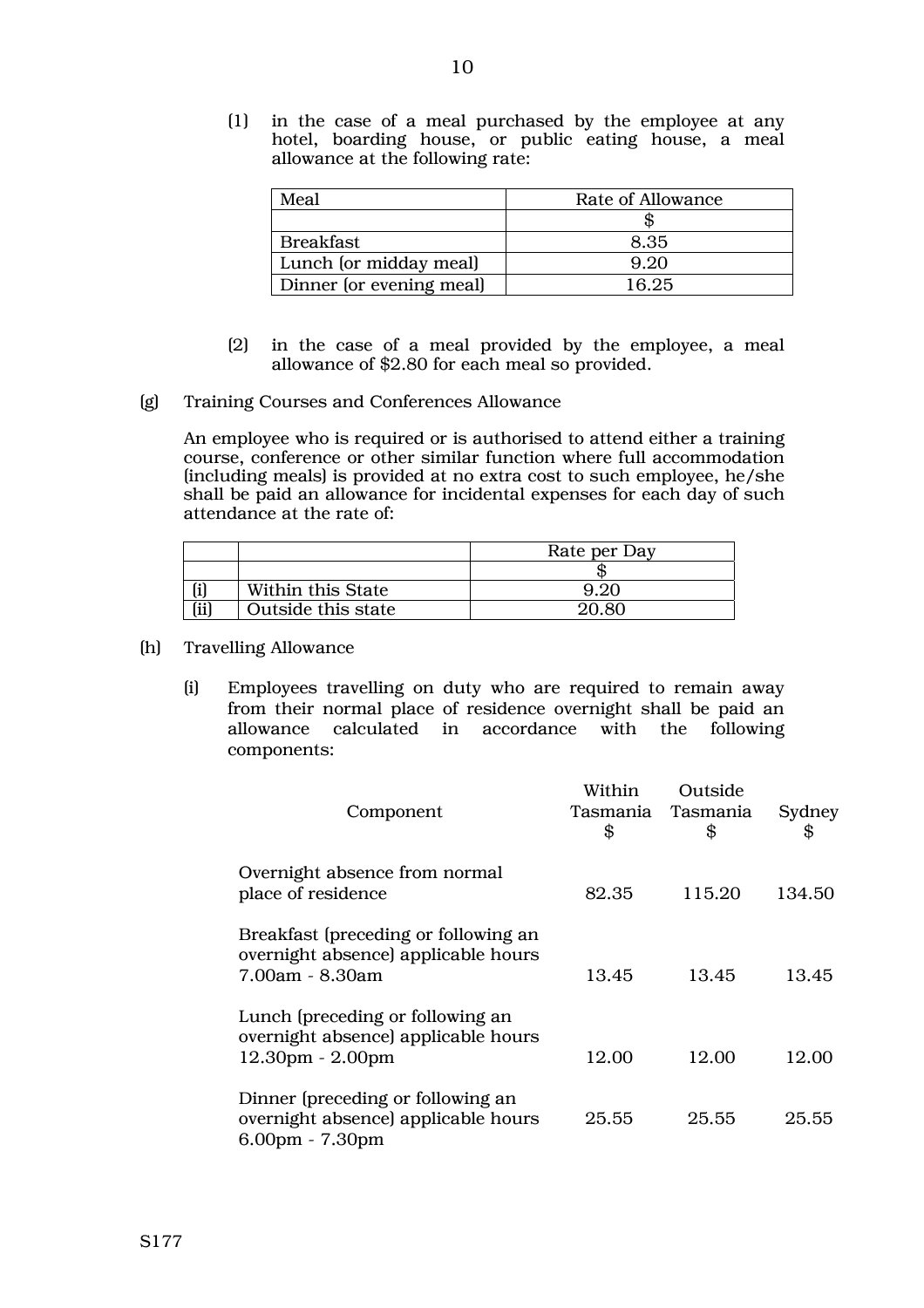**PROVIDED** that if the employee so wishes, that employee shall be allowed advance payment of the estimated allowance payable for the period of travel in question.

- (ii) In addition to the allowance available in accordance with paragraph (i) of this subclause and provided the employer is satisfied that the employee did incur the expense claimed, an employee shall be entitled to reimbursement of reasonable expense incurred, as a result of his or her absence from the normal place of residence, for the following purposes:
	- (1) a telephone call to the employee's spouse or children each 24 hours;
	- (2) dry cleaning or laundry required as the result of an extended absence.
- (iii) Notwithstanding paragraph (i) of this subclause where the employer is satisfied that no reasonable alternative accommodation is available, the employee may be reimbursed for actual expenses incurred.
- (iv) Where an employee travels with a Minister or in a representative capacity for the State, or on special duties as determined by the employer, and thereby incurs additional expense, the employee may be paid such travelling allowance as may be determined by the employer.
- (v) Where public transport is not conveniently available and employees in the performance of their duties find it necessary to hire other forms of transport, they shall, subject to the approval of the employer, be reimbursed the actual costs incurred in the hiring of such transport.
- (vi) Where employees in the performance of their duties are required to be stationed temporarily at any place other than their usual headquarters for a period exceeding three weeks, and are absent from their normal place of residence, and have to procure board and lodging whilst so stationed, they shall be paid a travelling allowance at the following rates:
	- (1) for the first three weeks in accordance with the rates set forth in paragraph (i) of this subclause; and
	- (2) thereafter, at such rate as the employer concerned may determine.
- (vii) Where the employer certifies that the duties of an employee involve systematic travelling, the employer shall determine the rate to be paid to such employee within the limits of the rates set forth in paragraph (i) of this subclause.